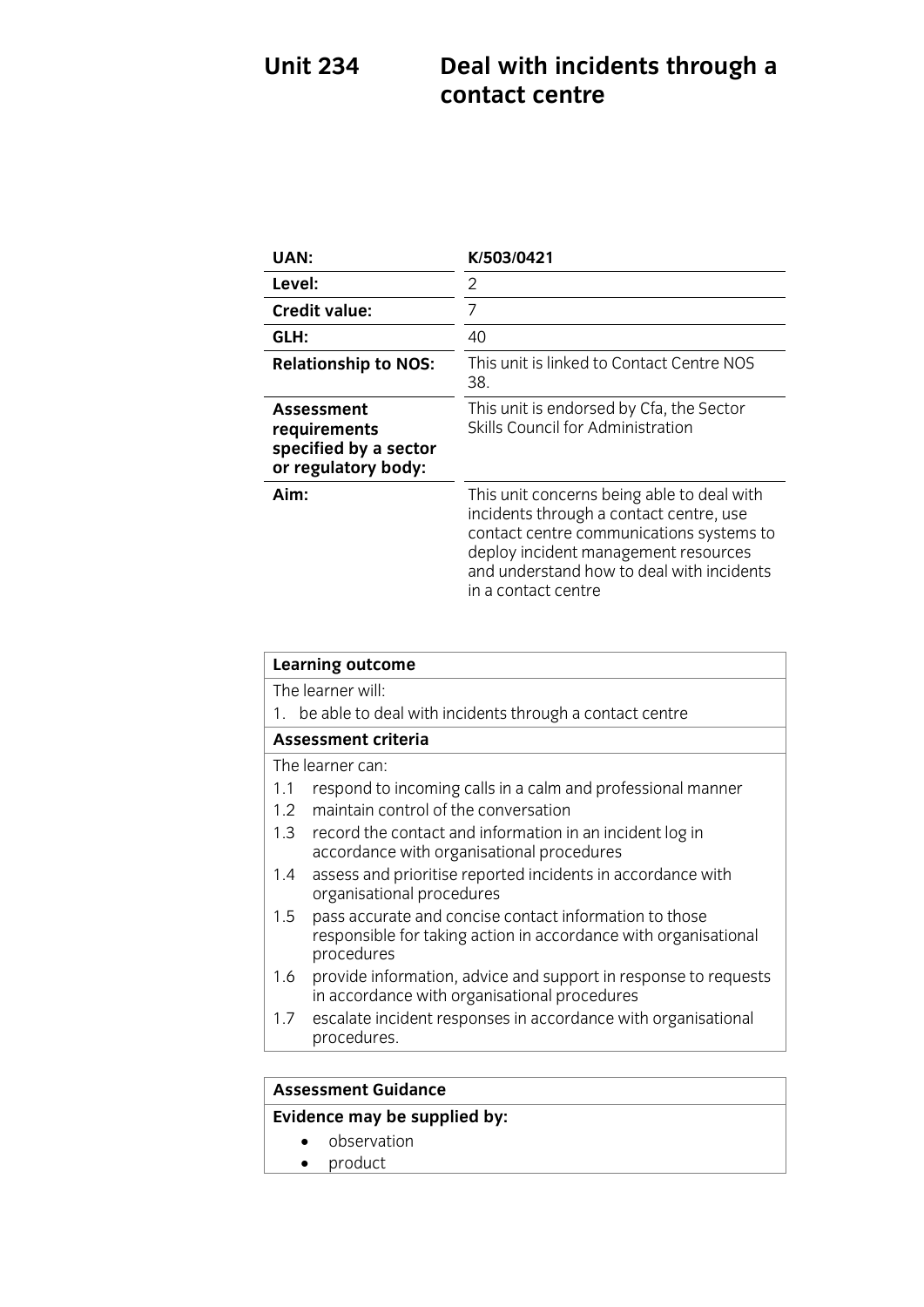- professional discussion<br>• questioning
- questioning<br>• witness testi
- witness testimony

## **Learning outcome**<br>The learner will:

2. be able to use contact centre communications systems to deploy incident management resources

#### Assessment criteria

The learner can:

- 2.1 communicate with external organisations in accordance with organisational procedures
- 2.2 use the most efficient means (voice or data options) to communicate with those dealing with the incident
- use agreed conventions of wording, style and approach  $2.3$ appropriate for different communication media. appropriate for different communication media. The different communication media and the different communication media. The different communication media. The different communication media and the different communication m

#### **Assessment Guidance**

#### **Evidence may be supplied by:**

- **Evidence** observation<br> **Evidence moduct** 
	- product<br>• professie
	- professional discussion<br>• questioning
	- questioning
	- witness testimony

| <b>Learning outcome</b> |                                                                                                                       |
|-------------------------|-----------------------------------------------------------------------------------------------------------------------|
|                         | The learner will:                                                                                                     |
|                         | 3. understand how to deal with incidents in a contact centre                                                          |
|                         | Assessment criteria                                                                                                   |
|                         | The learner can:                                                                                                      |
| 3.1                     | describe the incident management services offered by the<br>contact centre                                            |
|                         | 3.2 describe the impact of regulation or legislation on incident<br>management                                        |
| 3.3                     | describe the purpose and use of decision trees                                                                        |
| 3.4                     | describe how to determine the appropriate allocation of<br>resources to incidents                                     |
| 3.5                     | describe the boundaries of a contact incident that justify actions<br>being escalated to different levels of response |
| 3.6                     | describe the nature and limits of instructions and advice that can<br>be passed on to a contact reporting an incident |
| 3.7                     | describe standard wording and codes used by the organisation<br>when dealing with incident management                 |
| 3.8                     | describe the type and extent of resources available for<br>deployment in incident management.                         |